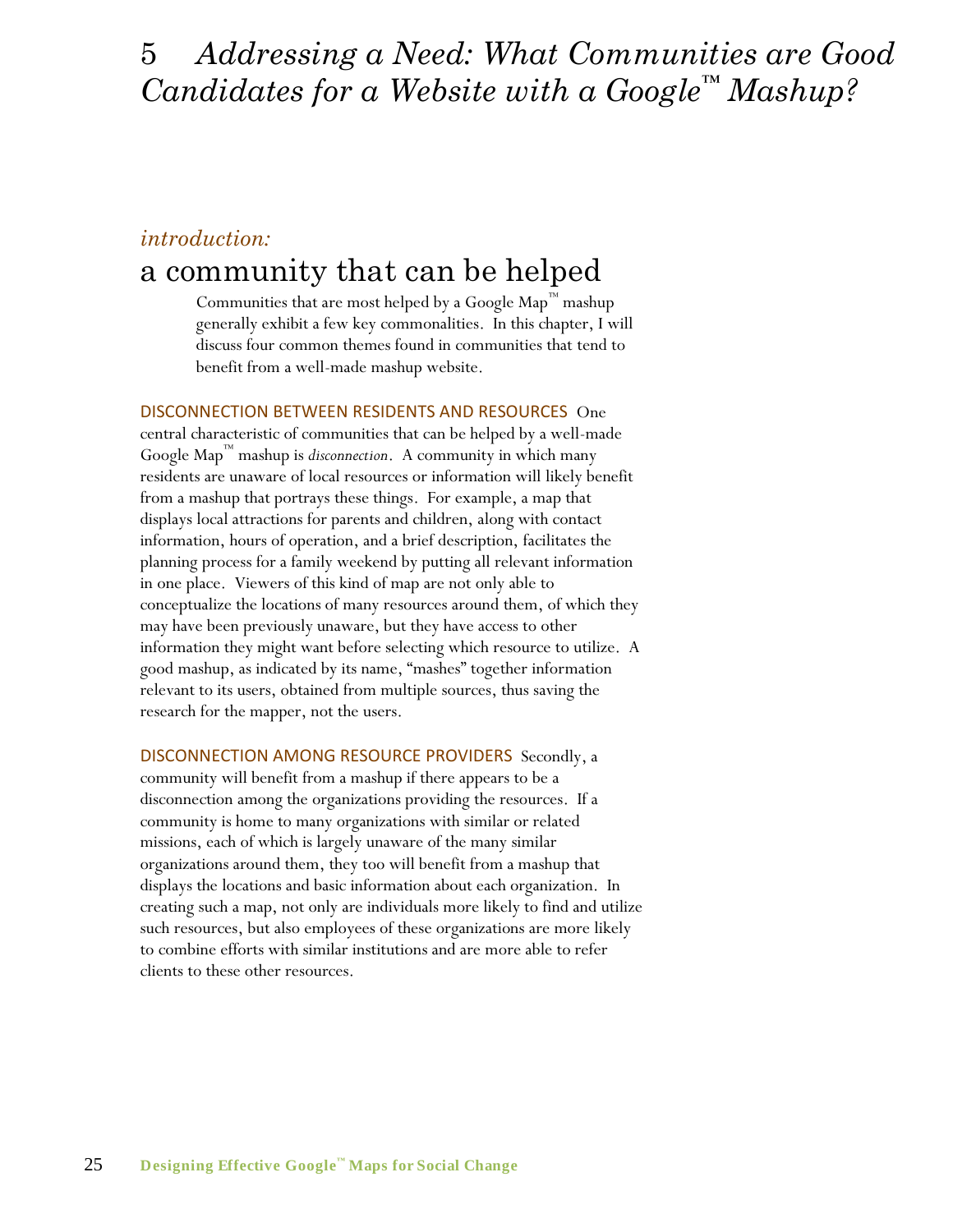A REASON FOR MAPPING Thirdly, there needs to be a logical reason to turn the information into a map. If, for example, a person wished to make a mashup of the stores in a local mall, little would be shown or accomplished by mapping the locations. A good map mashup publicizes locations throughout a community, providing useful information on each one. Alternatively, a good mashup displays the locations of problems (such as locations of reported thefts or abandoned vehicles) for the sake of publicizing and conceptualizing a local issue in the hopes of promoting change. Good mashups all have something to show – whether it be a plethora of local farm stands or a pattern in the locations from which cars are broken into. A Google Map™ mashup of all the stores in a shopping mall would not be a helpful tool because all the points on the map would be very closely clumped together and it would not serve any purpose to direct individuals to the locations of the stores. However, if a map of an area's local soup kitchens were to reveal that they are all within two blocks of each other, even though the locations on the map would also be clumped together, this map would be showing something to its viewers – namely, that the community's soup kitchens are not well geographically distributed.

It is important to keep in mind that a map is not the solution to every data display need, even some that are geography-related. There are some ways in which map mashups hide patterns in the data, including certain frequencies. The map mashup will allow viewers to see areas in which there are several of whatever is being mapped, but they can also hide other frequencies. For example, in the case of the Hartford Areas Rally Together (HART) Problem Properties map discussed in Chapter 2, if HART members wanted to see who the most problematic absentee property owners were, the map mashup would not facilitate this search. Alternatively, tabular representation that included a column for "owner name" would reveal whether or not there were several properties owned by the same person.

REASONABLE ACCESSIBILITY Lastly, the community that the map is meant to benefit needs to have adequate access to the map; specifically, members of the community must be able to access and use the Internet. As you may have noted, many of the community-based map mashups discussed thus far were created to benefit individuals who are often from low-income households, and thus may not have easy access to the Internet at home. It is important to consider the likelihood that a map's target audience will be able to access it without too much trouble. For many communities, the target audience's Internet access may come largely from local libraries and Internet cafés. If Internet access in a community is particularly rare, it may not be worth creating an online map for use by residents. However, because many communities have access to the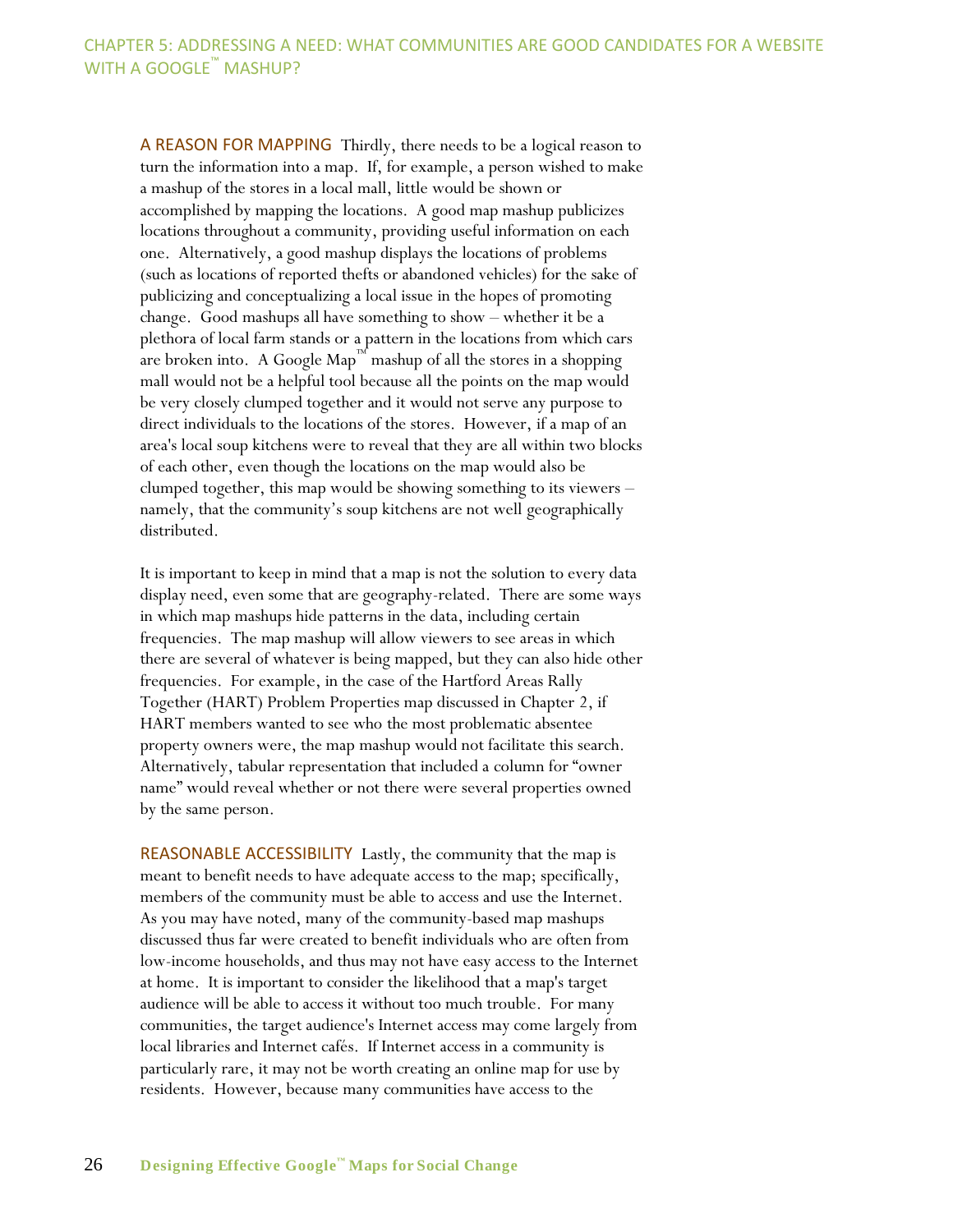#### CHAPTER 5: ADDRESSING A NEED: WHAT COMMUNITIES ARE GOOD CANDIDATES FOR A WEBSITE WITH A GOOGLE<sup>™</sup> MASHUP?

Internet at a local library or other locations, and because digital resources are often able to convey significantly more information than a reasonable printout could, a map mashup is a good option if people can access it from local libraries and other locations. Instead of expending energy and resources looking for a way to fit, print, and distribute all of the information from a mashup onto a printed document – a futile effort as the interactivity of map mashups is not transferrable to paper – this energy is better spent encouraging community members to use the online resource. A good online resource will be sought by those who need it, even if it requires a trip to a library or relative's house. Also important for the mashup makers to consider is the computer literacy of those meant to benefit from the map. Chapters 6, 7, and 10 will cover the important considerations in making a website easy to use, accessible, and well publicized.

How did the SmartChoices website compare to these criteria? The next section will go through each one individually.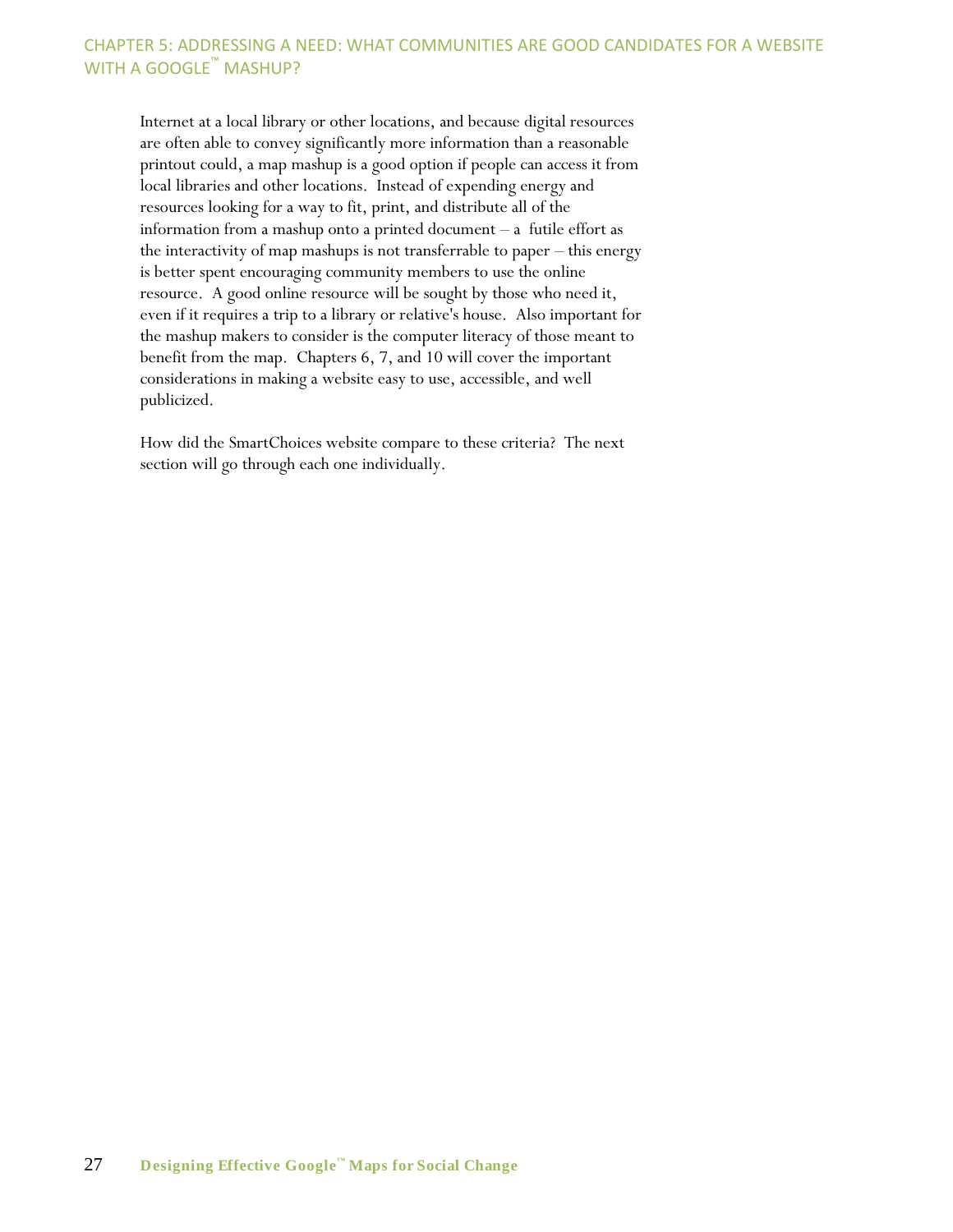#### *case study:*

# nartChoices

Before designing an elaborate resource for parents, we acknowledged that the Hartford community for which we were designing the site met each of the qualifications described in this chapter. This section looks at each of these and how SmartChoices compared.

DISCONNECTION BETWEEN RESIDENTS AND RESOURCES It was the

dissonance between the existence of relevant information for parents to make educated school-choice decisions, and the extent to which parents were able to access that information that originally caught the attention of Dougherty and members of ConnCAN. As introduced in Chapter 4, browsing the Internet for information on the performances or quality of individual Hartford schools, especially in a way that allowed comparisons among schools, produced few results. Although all of the sources that we used to obtain racial balance and test score data for every Hartford school were available to the public, as explained in Chapter Four, most parents were either unaware of how to find this information or were not sure how to interpret it.

In December of 2008, one month before the release of SmartChoices, members of the *Cities, Suburbs, and Schools Project* held focus group interviews with Hartford parents and school administrators, which revealed much confusion on the part of parents, and even some administrators, regarding which schools their children were eligible to attend. Furthermore, parents reported that they were largely unsure of how to obtain "official" data on a school's performance and



often relied largely on word of mouth to obtain information on the quality of a school (Parent and Administrator Interviews, 2008). The table to the right shows the responses of parents and administrators when asked to explain how parents usually retrieve information on local schools. Given that most parents and administrators reported that parents obtained school information through "word of mouth," the dissonance between existing information and parents' access to it became very clear to us.

#### *Focus Group Data*

When the group of Hartford parents and school administrators were asked how parents typically get information on schools, the majority reported that information was shared through word of mouth.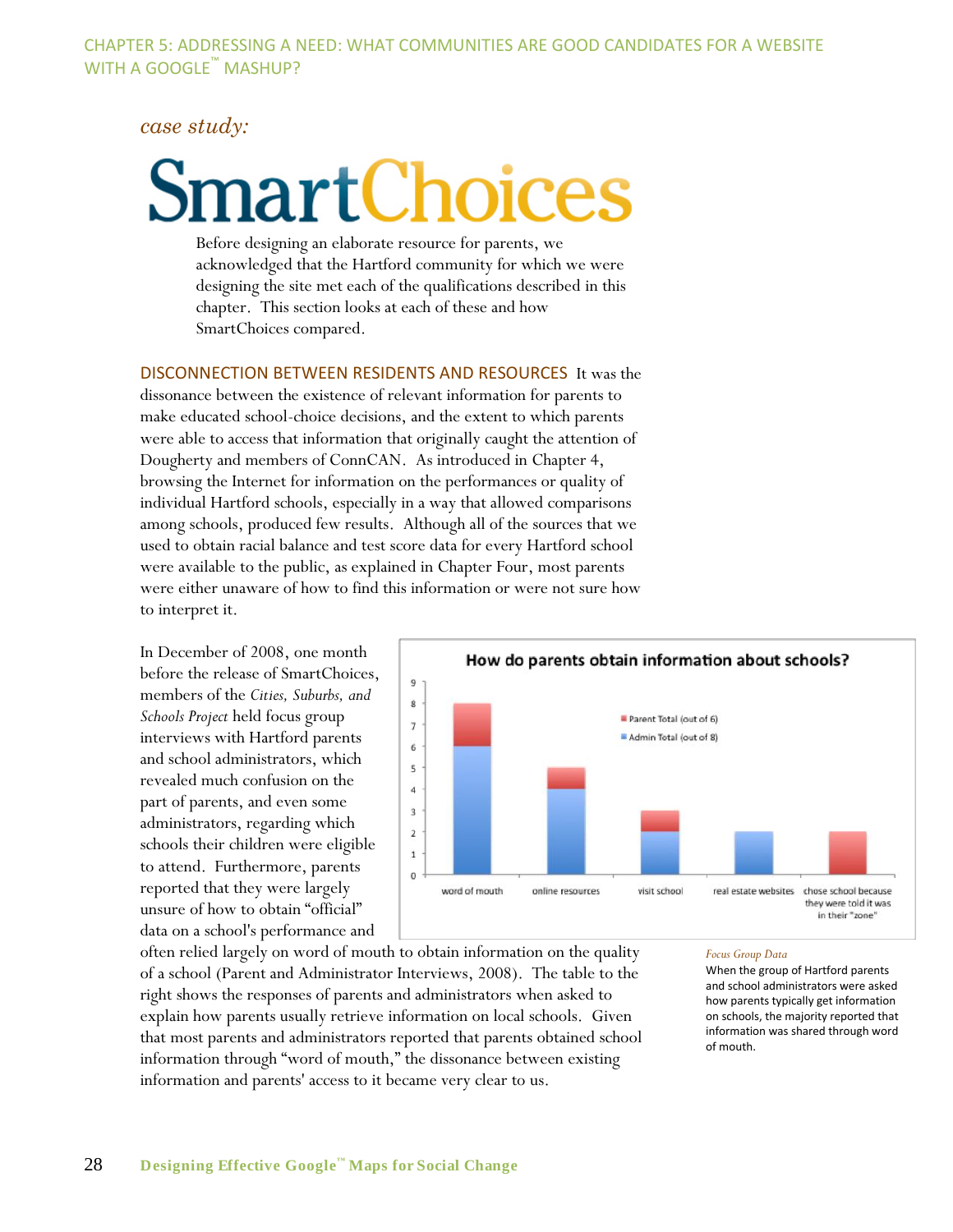#### CHAPTER 5: ADDRESSING A NEED: WHAT COMMUNITIES ARE GOOD CANDIDATES FOR A WEBSITE WITH A GOOGLE™ MASHUP?

DISCONNECTION AMONG RESOURCE PROVIDERS Also present within the Hartford Community was a similar disconnection among the organizations providing the services; in this case, these organizations were the schools and their administrators, and local nonprofit organizations with focuses in public education. The December focus group interviews revealed that several administrators were often just as uninformed as parents regarding the school system and application process. In discussing the beta version of the SmartChoices website at the focus group, one administrator requested:

> *"I would love [to see explanations of] "All Choice: What is all Choice?" "Project Choice: What is Project Choice?" "Open Choice: What is Open Choice?" [laughs]. Because I can"t believe I"m confusing that! And I know that parents are confused about that as well, because, like I said, obviously I"m not able to answer all the questions…and parents have come up to me and said, "If I want to be a part of Project Choice, what options does that give me? If I want to be a part of Open Choice, what options does that give me?" I mean, I"ve had that exact question."*  (Parent and Administrator Interviews, 2008)

A REASON FOR MAPPING The information we planned to include on the SmartChoices site made sense to be displayed as a map. In addition to Bell's explanation of the influence of geography on parents' school choice decisions (as described in Chapter 4), both parents and administrators in our focus group interviews named "distance from home" as the most frequent answer to the question "What are important factors to parents choosing a school?‖ (Parent and Administrator Interviews, 2008). By mapping the actual locations of the schools, parents would better be able to conceptualize the whereabouts of each school, which was valuable information to them. Additionally, the way the database was constructed allowed the website to calculate the exact distance between the searched address and each school.

REASONABLE ACCESSIBILITY Internet access was a concern in creating SmartChoices. In 2006, Hartford Mayor Eddie Perez announced that two-thirds of Hartford residents were still without a home Internet connection (Millman, 2008). Despite this, we decided that the information that we could share with parents using an interactive map mashup far outweighed anything that we could afford to print as an informative handout. Furthermore, we believed that we would be able to publicize the site well enough that Hartford parents who may not have access to the Internet at home would be inclined to utilize a public Internet connection in order to access SmartChoices. Chapter 10 will discuss the best ways to publicize a map mashup to a community.